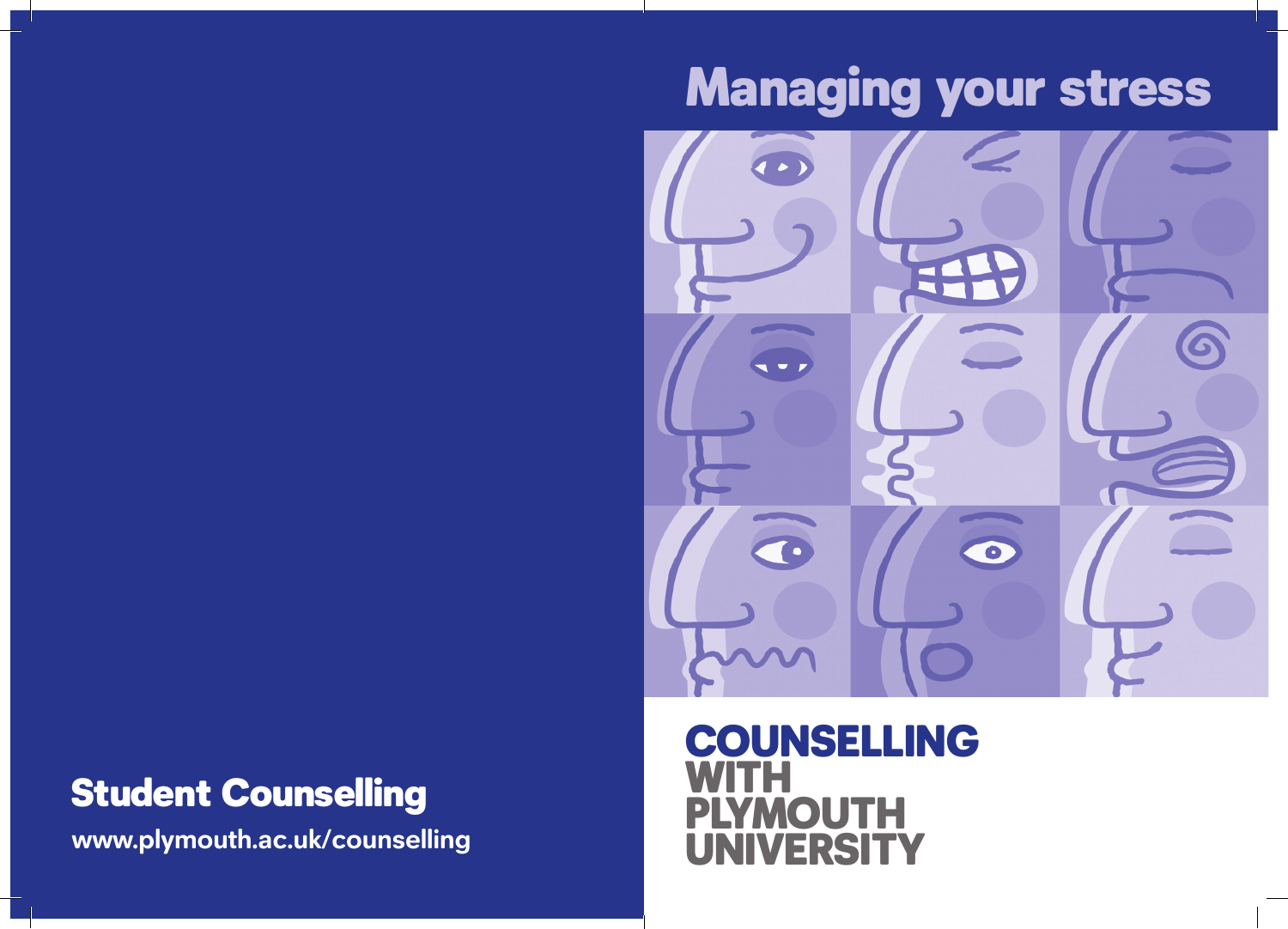## MANAGING YOUR **STRESS**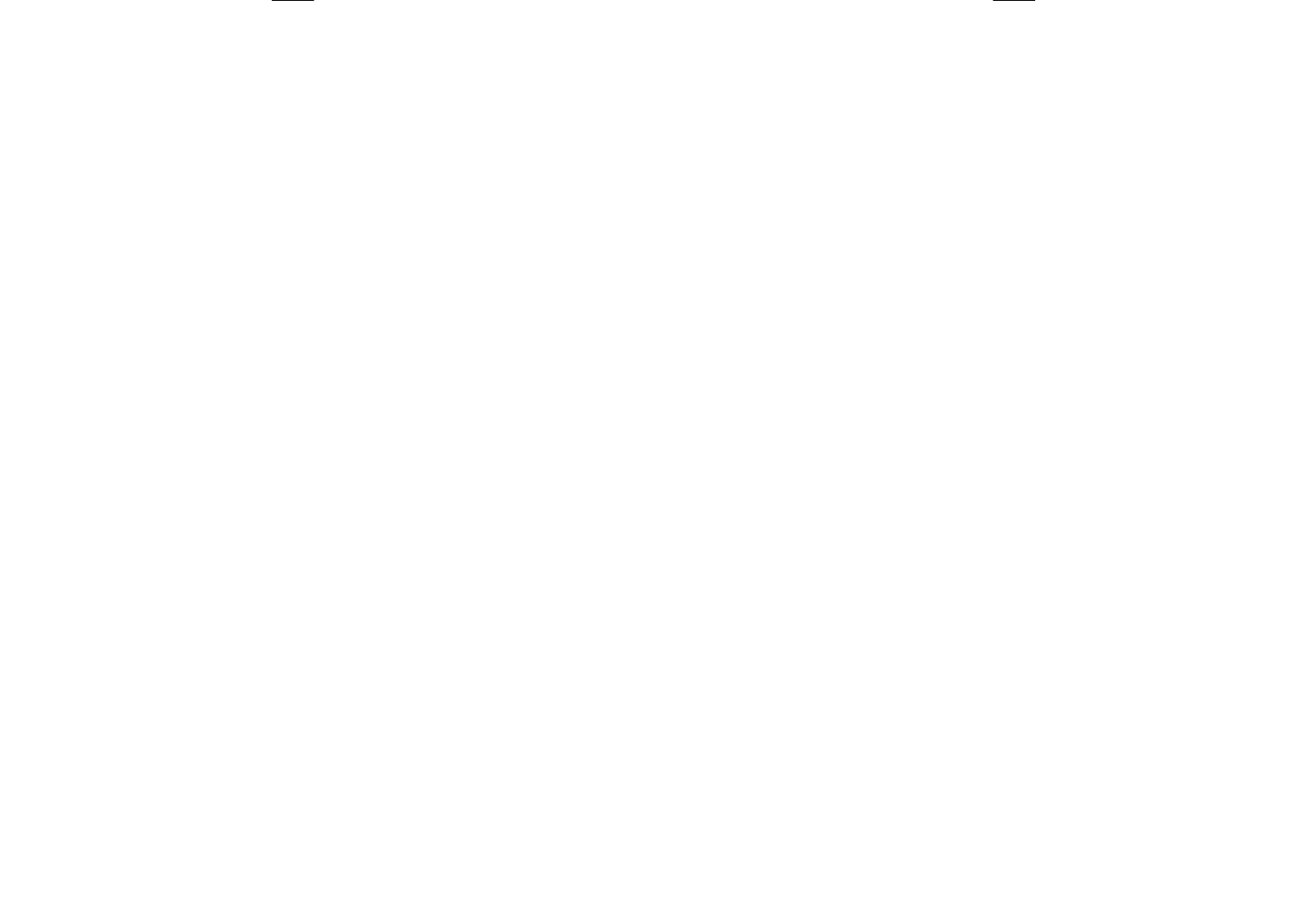#### How to manage your stress

We all have felt stressed at some point in our lives. Some of us could write a book about stress, if we weren't so stressed, had enough time and so on and so on...

Fortunately we don't feel stressed all of the time. When we are stressed we know that it is having a negative effect on how we think, feel, and on our behaviour. We will also be aware of the physical sensations that stress causes us.

This leaflet will help you to start to recognise your stress triggers and how to manage stress differently.

#### What is Stress?

You will find different definitions of stress in the many books and articles written on the subject. It is generally accepted that stress is when we think and feel we have more to do than we can cope with. It's when you find yourself saying. 'It's all too much' or. 'I just can't cope any more'.

Some books use the term 'stress' and 'pressure' interchangeably, but this is misleading. There is a difference. Stress is always bad for us but pressure can enable us to give of our best.

In order to be successful and achieve your goals you will need to manage the diverse demands placed on you in an academic environment: you may have several pieces of writing or tasks which have to be submitted at around the same time; you may have to work in new ways such as giving presentations, working in small groups; you will have to be able to manage a budget, look after yourself i.e. shopping, cooking, cleaning; you will need to manage your time; you will need to manage relationships; you may need to work part-time or look after a family etc. How you think about these things will influence how you will manage them: whether they will be seen as stressful or whether they will be seen as pressures that excite you and that enable you to achieve.

Look at the graph overleaf to see the relationship between stress and pressure.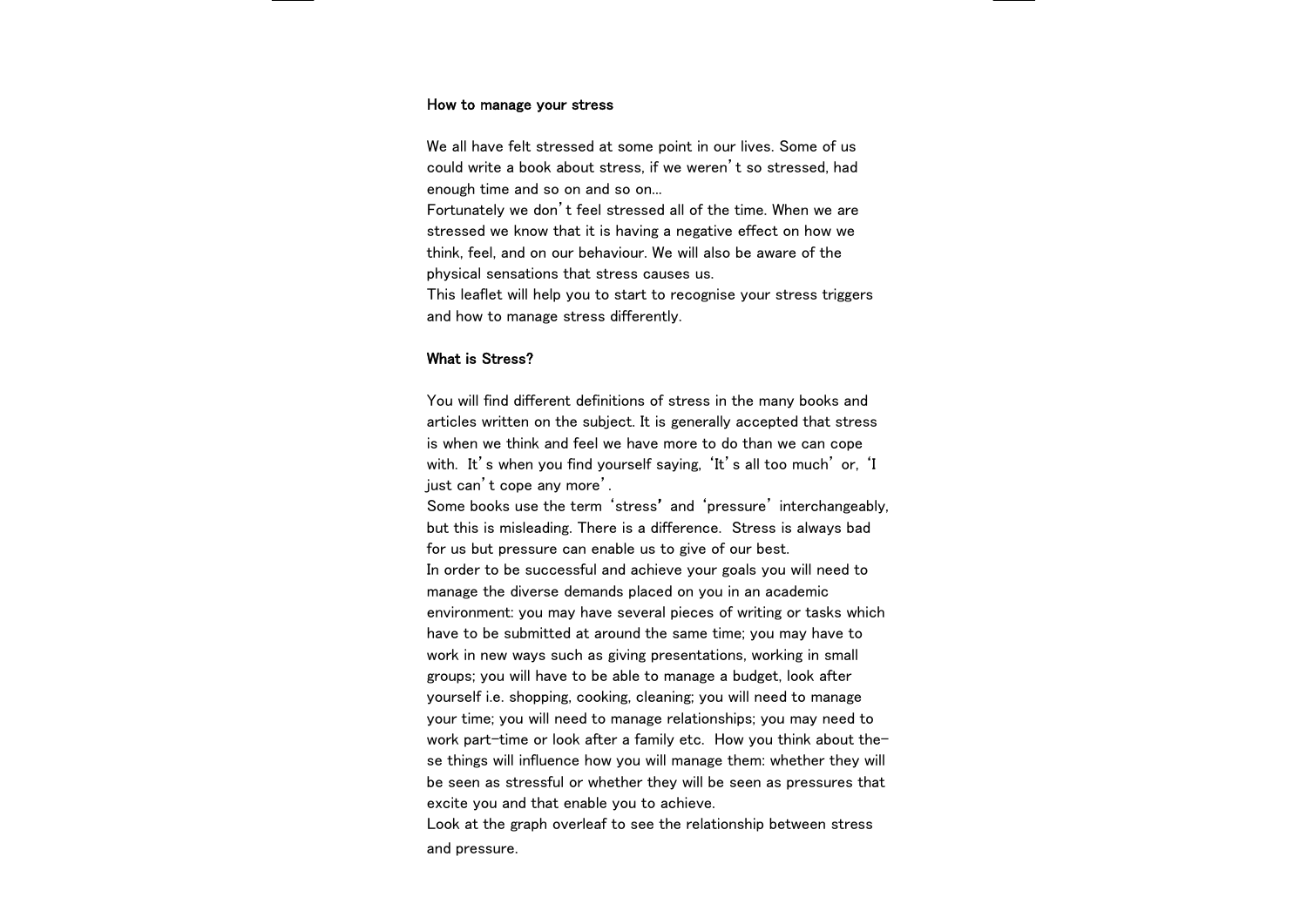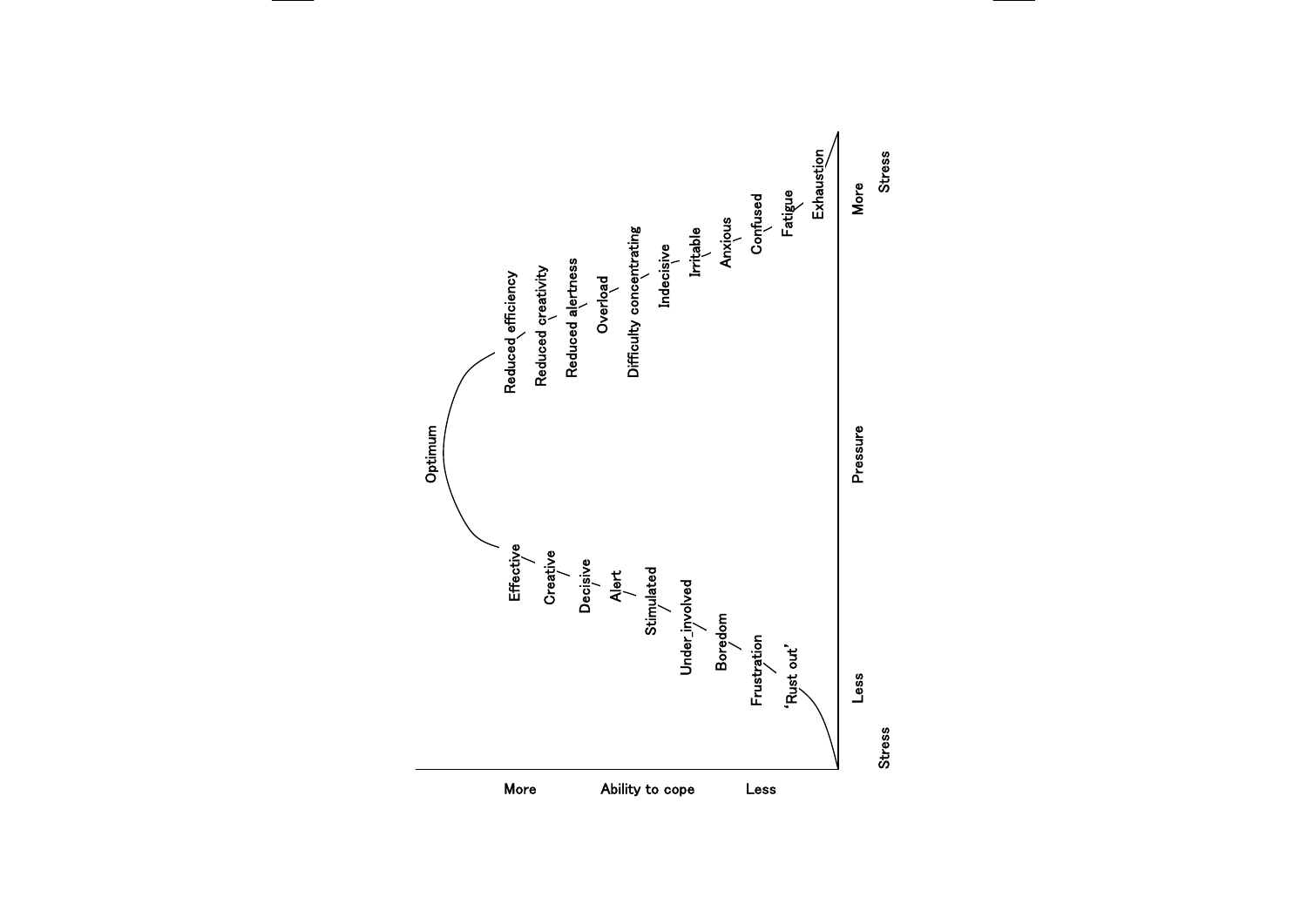We are at our best when we are working at our optimum, when the tasks we have to do excite, stimulate and challenge us and we feel we can achieve them. When we think we can't do what we have to do we end up exhausted, demoralised and 'burnt out'. Most of us can probably recognise some of the feelings on the right hand side of the graph but we are probably less familiar with the idea that not having enough to interest and challenge us can also be stressful. This state is known as 'rust out'. Take a moment to look at the diagram and work out where you would place yourself.

It is known that there are some events in life that will raise our stress levels, for example, death of a loved one, divorce or relationship break down, moving house, leaving home, the birth of a child, redundancy. If too many of these events happen close together then we may become stressed. We can all probably name people, however, who seem to thrive on what we may consider to be very stressful events. How can this be?

Well, although there are certain events that might make us vulnerable to stress, in the end it is how we perceive events rather than the events in themselves that cause us to feel stressed.

Just think about it: I bet some of the things that wind you up will be different to those that wind your friend up ...

Look at the following diagrams illustrating how two students differ in the way that they think, feel and react to the same situation.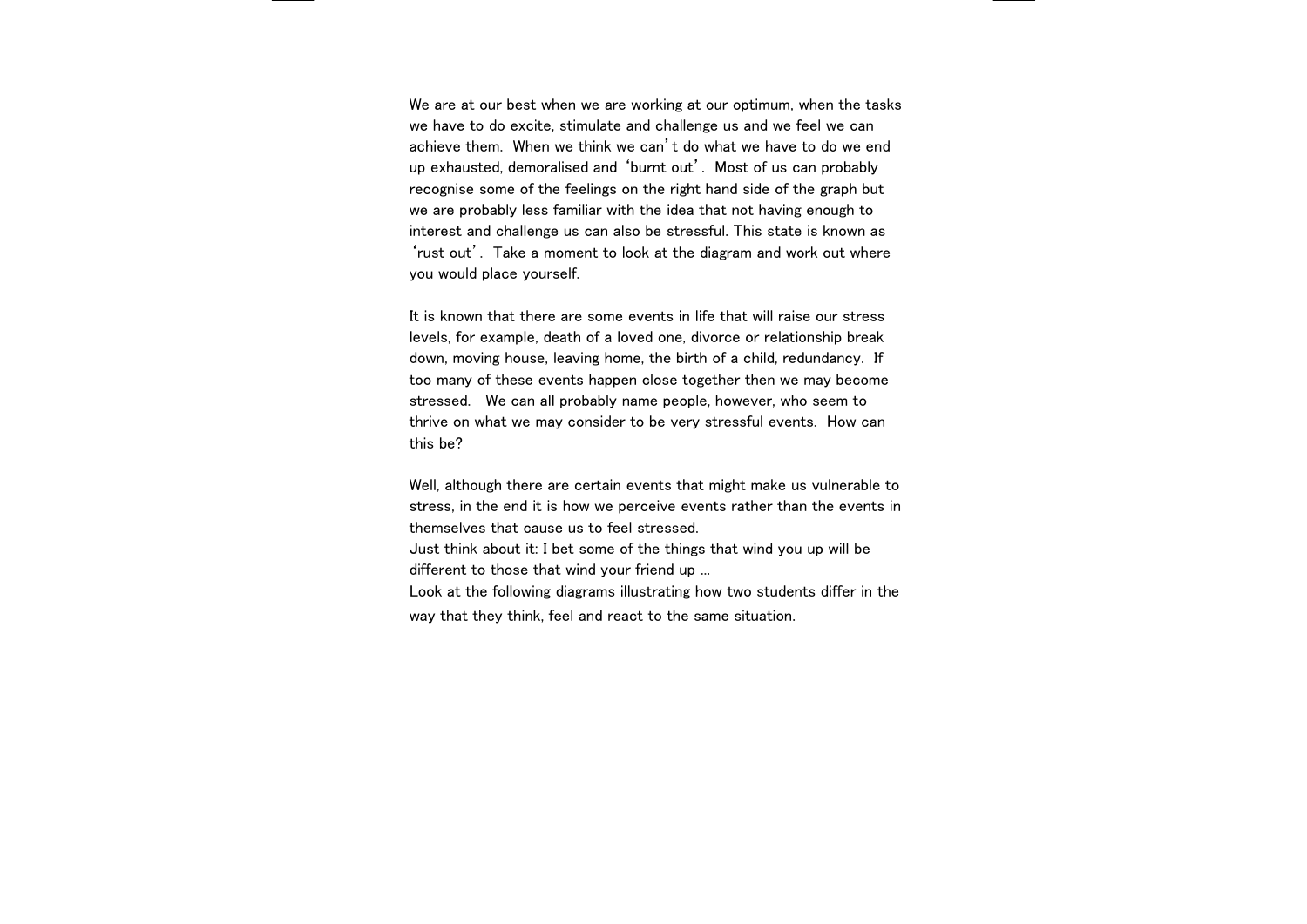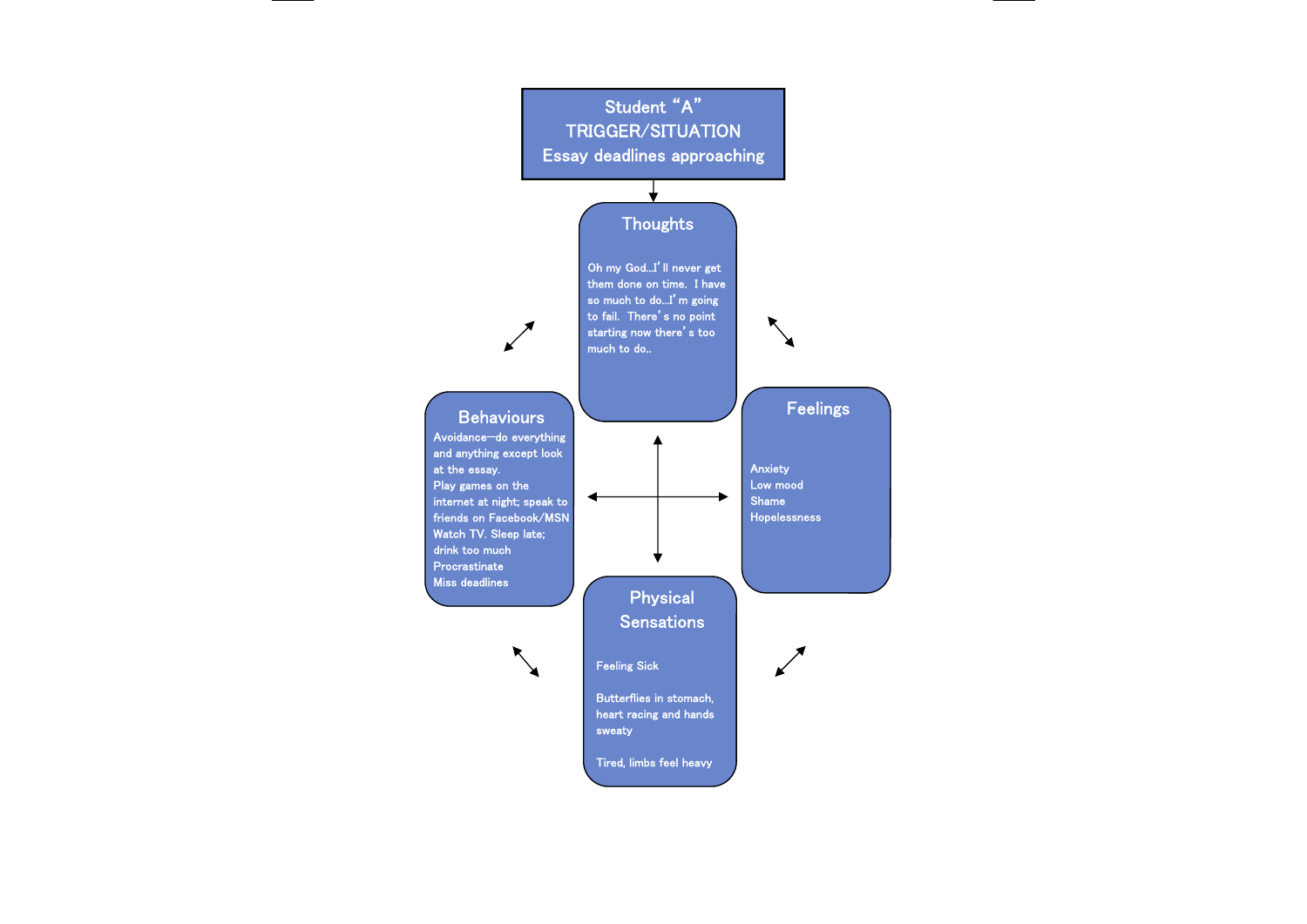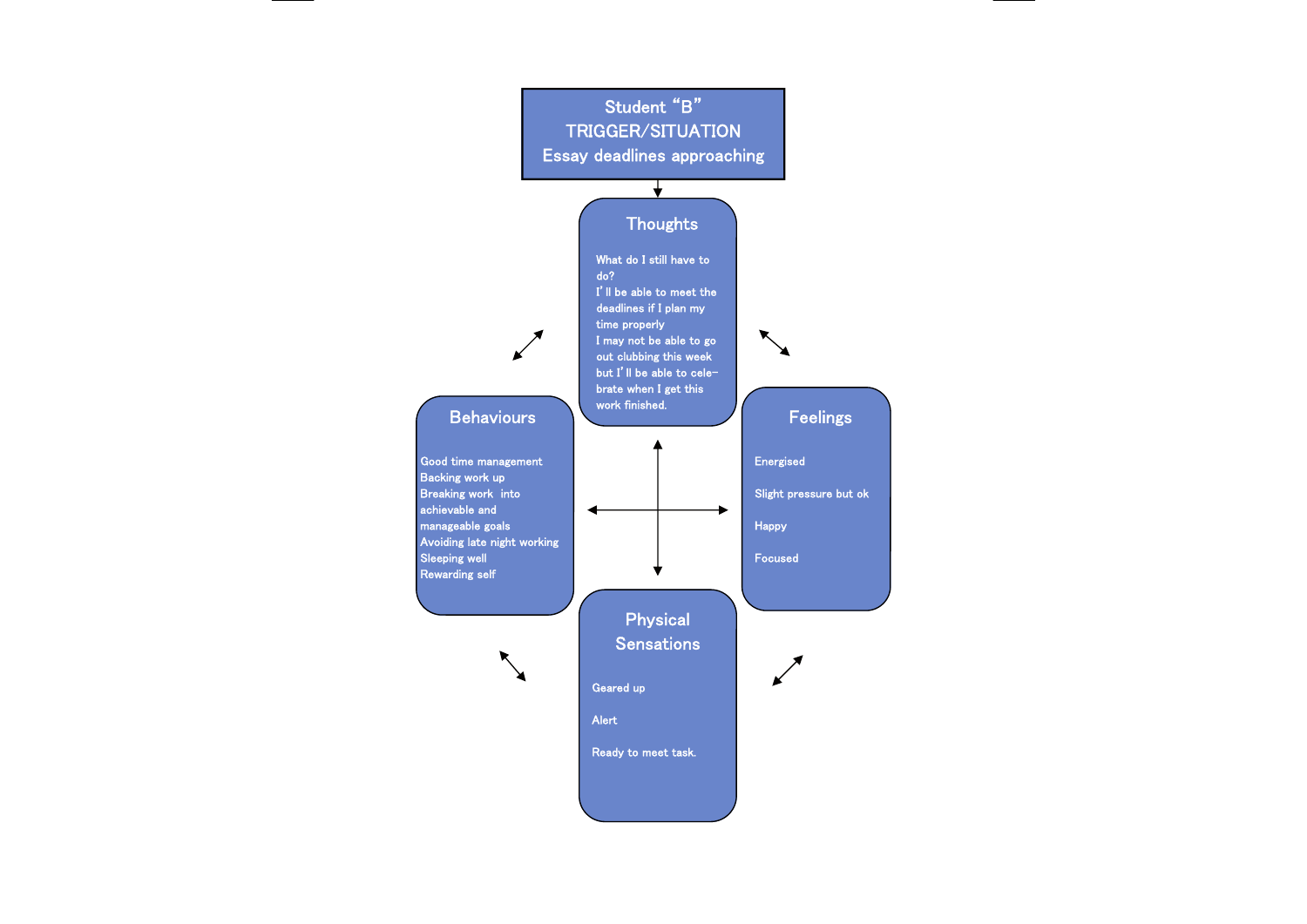Which scenario seems most familiar to you?

It isn't the essay deadlines that cause the stress, it's more about how we think and feel about those deadlines and what we do or don't do about them which will also cause the physical sensations commonly described as the 'flight or fight' response.

#### Dealing with Your Stress.

#### What can you do?

Start to become aware and recognise when you are becoming stressed.

Recall the last time you felt stressed. Give yourself a moment or two to think about or visualise that time.

Below are some of the reactions you might have felt when you recalled the last time you were stressed.

Look at the list and put a tick against the reactions you recognise that affect you. In particular notice which responses you feel first. This will help you to become more aware of when you are becoming stressed.

#### Thoughts

Daydreaming Finding it hard to focus & concentrate Forgetful Negative Self critical Suicidal Worrying Ruminating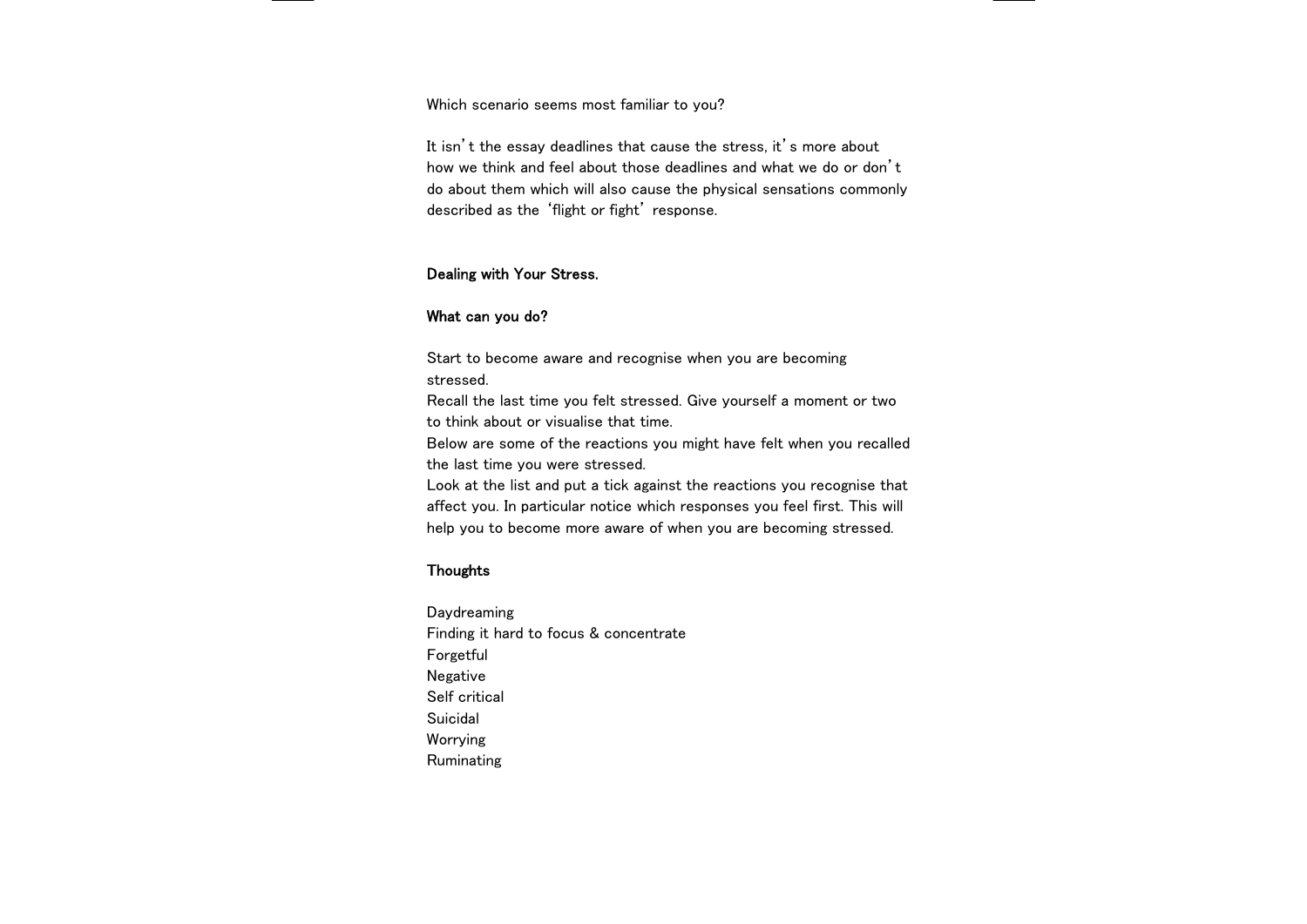#### Feelings

Irritability/ Impatience/ Anger **Depression** Hopelessness **Despair** Fear Anxiety Shame Apathy

#### **Behaviours**

Procrastination Avoidance Sitting for hours in front of a book or a computer but achieving nothing Sleeping too much or too little Eating too much or loss of appetite Missing lectures Not seeking help Drinking too much coffee and or/ alcohol Using street drugs Doing anything to avoid doing what you need to do Withdrawing from others Stopping doing the things that give you a sense of achievement Stopping doing things that give you pleasure Not managing time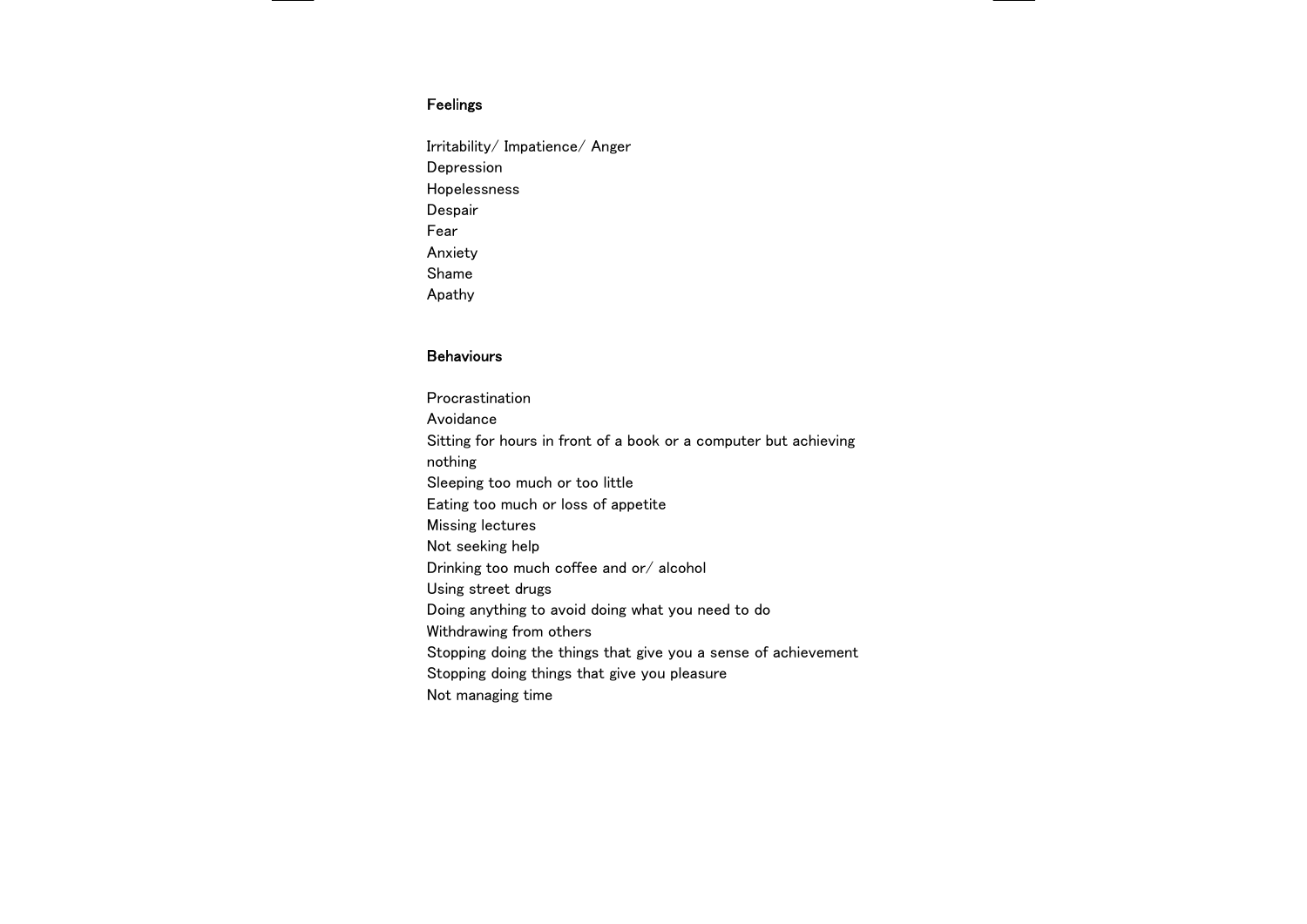#### Physical Sensations

**Tiredness** Increased heart rate Flu-like aches and pains Frequent colds or flu Dry mouth, clenched jaw, grinding teeth Problems sleeping Appetite affected Headaches/ backaches/ tension in shoulders Stomach upset Skin problems

How many effects did you tick?

Now is the time to take stock and think about changes you need to make.

Sometimes when we are stressed we think, 'I have so much to do, I haven't the time to stop and think. I will do it later.' Later never comes...

It really is important to take time now in order to save time later and to manage time better.

Often a few changes can make quite a difference.

It is important, however, to check that stress is not trying to tell you that there is a difficulty in your life that you are ignoring and for which you need to seek help e.g. an abusive relationship; financial problems; being bullied. Do seek help to deal with these problems or they will keep you stressed, anxious and low in mood.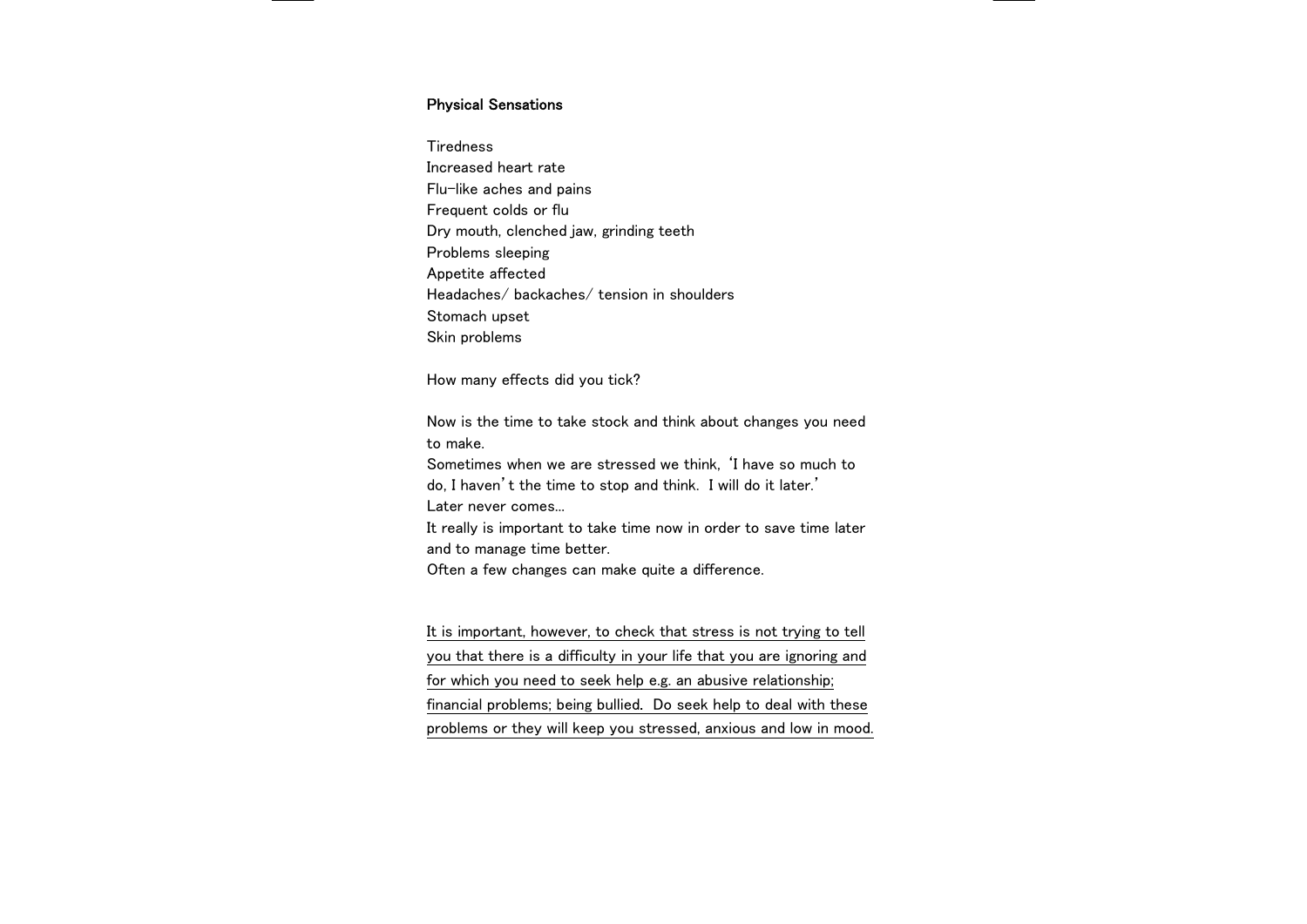#### Actions you can take to manage stress:

Look through the suggestions below and note ones that apply to you. Commit to making the changes you need. Start today.

- $\bullet$  Cut down on your alcohol intake. Alcohol exacerbates sleep problems, low mood, anxiety and panic.
- $\bullet$  Limit your daily intake of coffee. It is a stimulant which affects the central nervous system. Avoid energy drinks and tablets.
- $\bullet$  Do not use street drugs such as cannabis to help you to relax. Street drugs will affect your motivation and may lead to severe mental health problems.
- $\bullet$  Manage your time. Prioritise tasks; plan ahead; avoid procrastinating. Don't wait until you feel in the right mood because you never will! Just make a start on whatever you have been avoiding.
- $\bullet$  Reward yourself when you have achieved what you set out to do.
- $\bullet$  Say 'No' when you need to. Put yourself first. Be assertive. If being assertive is a problem for you read our leaflet on Assertiveness. Sign up for our popular Assertiveness Workshop.
- $\bullet$  Develop a routine. No matter how boring this may sound, being organised means being on top of your situation, which in turn will help your mood and your confidence.
- $\bullet$  Manage your time. If you struggle with this, a common student problem, make an appointment with Learning Development who will be able to offer help on this and other study skills matters.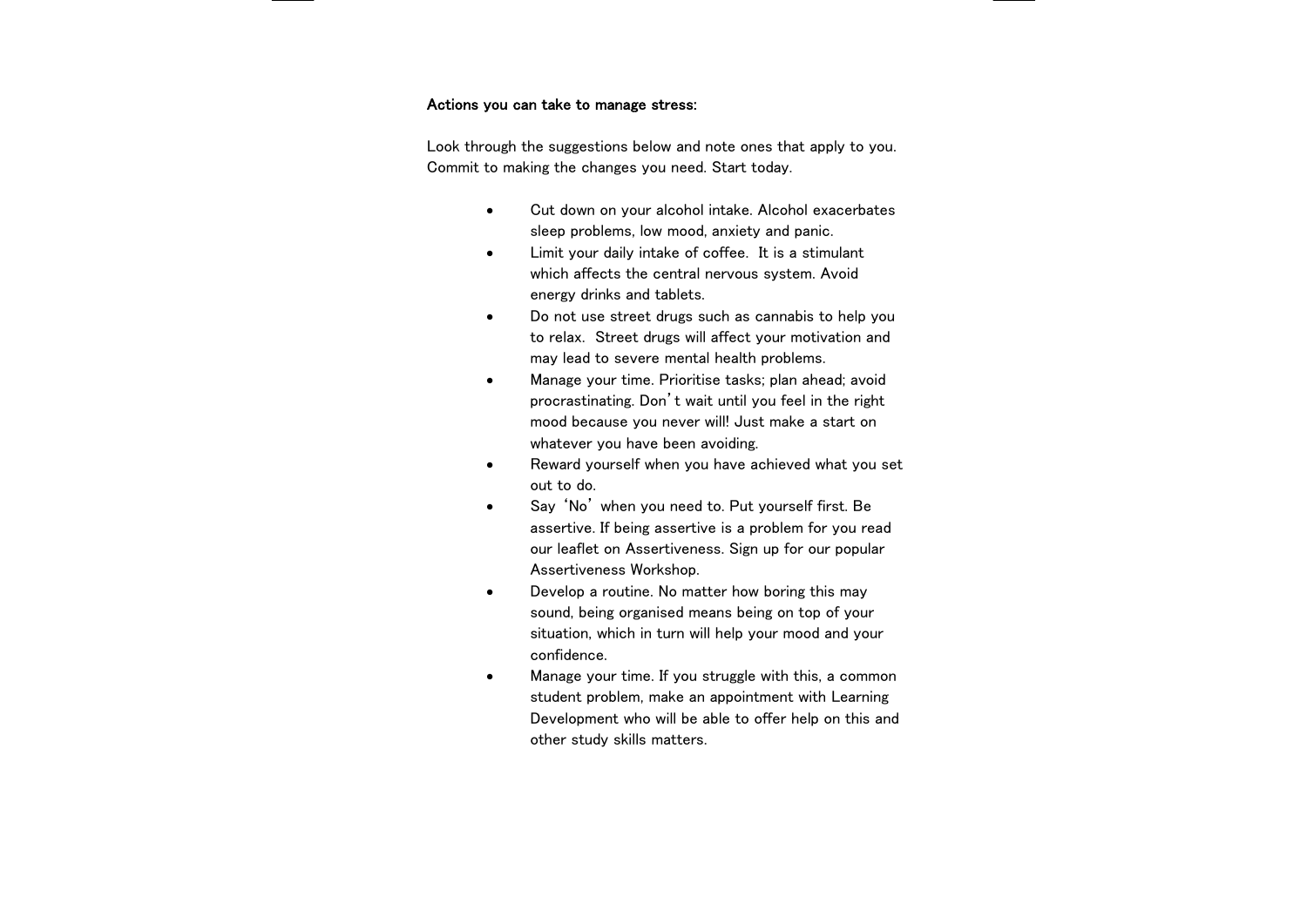- $\bullet$  Set aside time to attend to routine things like shopping, cooking, cleaning and laundry.
- $\bullet$ Eat healthily. Cut out junk food.
- $\blacksquare$  Exercise is a good way to de-stress. Find a form of exercise that you like and build it into your week. The best and cheapest form of exercise is walking. Build a brisk half hour walk into your daily routine. You will notice the difference to your mood in no time if you make this a habit.
- $\bullet$  Practice relaxation exercises or mindfulness. Look at the Student Counselling website to find out more about our Relaxation Workshops. Listen to and, if you wish, download the Relaxation CDs on our website. Relaxation needs practice like any other skill.
- $\bullet$  If Mindfulness meditation interests you and you would like to learn more, go to the Student Counselling website for more information.
- $\bullet$  If you are a worrier, ask yourself, 'Is there a problem I am avoiding that I can start to do something about today'? If the answer is 'Yes', then start problem solving. If it is something beyond your control then let the worry go. Life is uncertain and worrying about uncertainty won't change anything other than make you feel low, suffer from sleep disturbance and become overwhelmed by anxiety. If worry is an issue for you, then look at the Student Counselling website for further details. If you are having problems sleeping, look at our website for further help.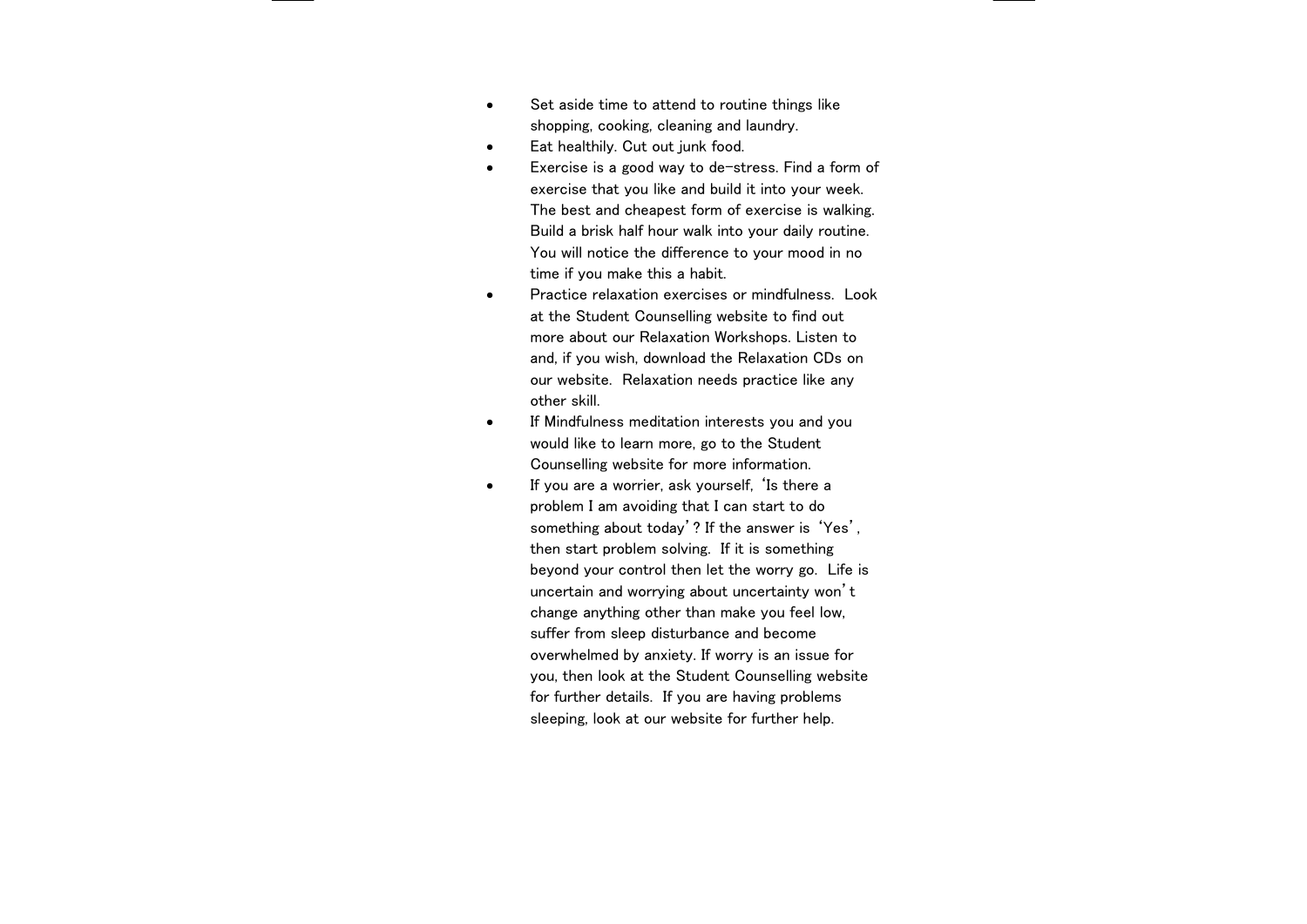#### Note the changes you need to make

Practice any new behaviours regularly and diligently, and your mood will lift, and you will become less anxious and/or irritable. You will also have fewer physical sensations. This cycle of change brought about by a change in your behaviour will start to change the thoughts or images going through your mind. You will become less negative and more realistic, which will again lift your mood.

#### Challenging our thoughts or thinking errors

We have looked at actions you can choose to take to tackle stress, so now let us think about the type of thinking that we do when we are stressed and how to tackle our thinking errors. Below are some of the negative thinking patterns we get into. Put a tick by those that seem familiar to you. Do you:

- $\bullet$  Use a lot of 'shoulds', 'oughts', and 'musts' which piles on the internal stress
- $\bullet$  Jump to conclusions and 'mind read' or 'fortune tell'.
- $\bullet$ Dwell on the negatives and dismiss the positives.
- $\bullet$  Over-generalise and see everything in catastrophic terms, e.g. 'This is awful' or 'I can't stand it'.
- $\bullet$  Blame yourself or label yourself e.g.. 'I'm an idiot' or 'I'm a loser'.
- $\bullet$  See everything in all-or-nothing terms, there is no middle way.
- $\bullet$  Think that if you feel 'I'm an idiot' then you must be one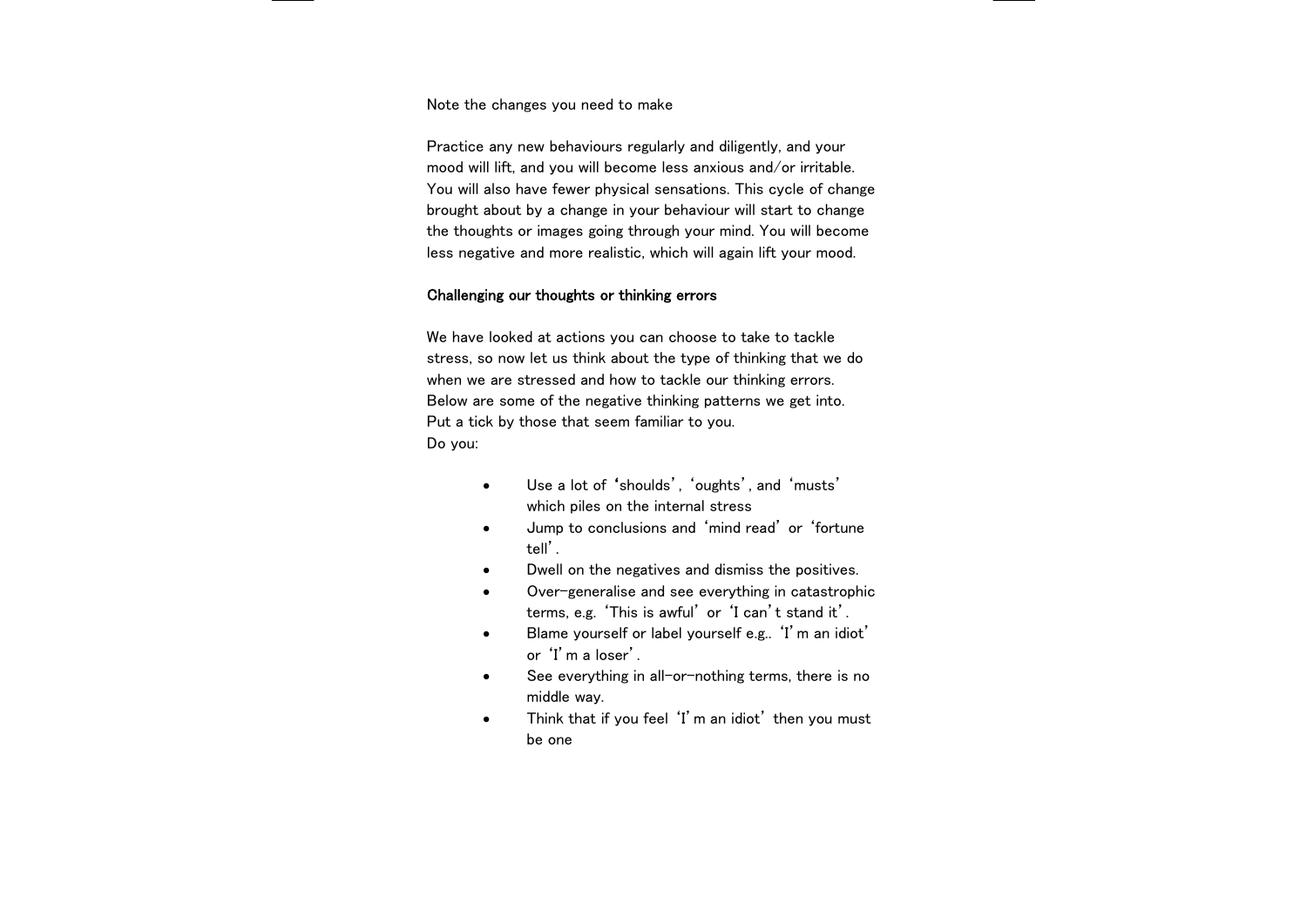Tackle your thinking errors by adopting some of the following strategies:

- $\bullet$  Talk to a friend. Check out how they are coping. Are you alone? Are they having similar struggles? Do they think you are an idiot or a failure because you are struggling with an assignment?
- $\bullet$  Ask yourself if you would be as harsh a critic of others as you are of yourself?
- $\bullet$ When you start being self-critical, ask yourself. 'Where is this thought getting me?'
- $\bullet$  Try not to think in absolute all-or-nothing terms, see the subtleties in between. Ask yourself, 'What's the evidence for my view?'
- $\bullet$  Be the friend to yourself that you are to others. Don't beat yourself up. Turn down the volume on that critical inner voice.
- $\bullet$  Test out your assumptions, e.g. if you think you are the only one who does not like giving presentations do a straw poll amongst your peers. Are you really the only one? It's unlikely...
- $\bullet$ Ask yourself what is the worse that could happen?
- $\bullet$  Ask yourself if this will still matter to you in a year from now? Put things in perspective.

Old habits don't change overnight. Practice is required and practice makes perfect.

Recognise and reward the progress you make.

Remember – worries, problems don't go away because you try to avoid thinking about them. In fact it gets harder and harder not to think about them...they simply won't go away.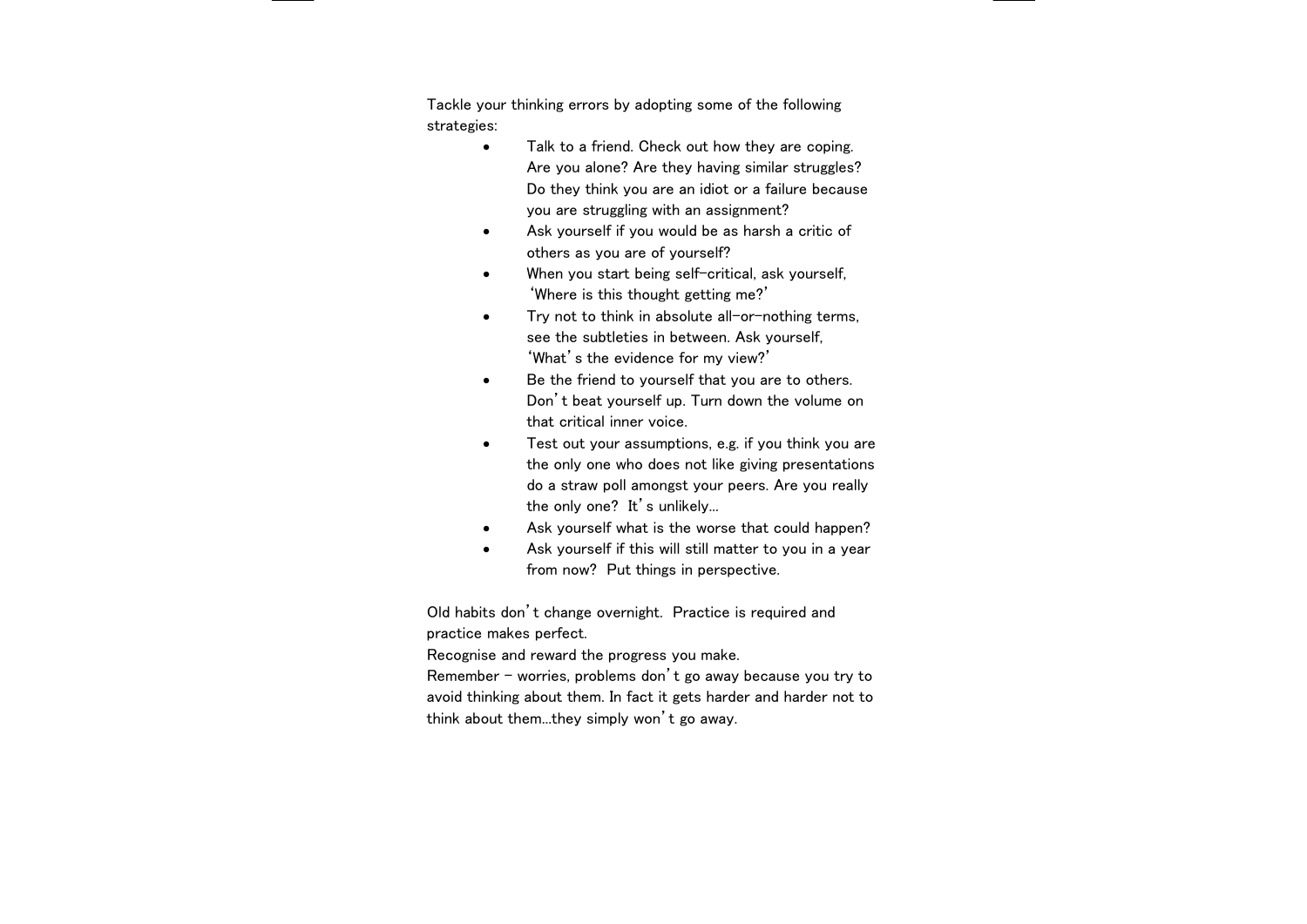Try this experiment.

Imagine a pink elephant. Can you picture it your mind?



Now, try not to think about that pink elephant for one minute. What happened? Normally people can't last more than a moment or so before they break into laughter as they can't keep the image of the pink elephant out of their mind. So trying not to think about your problem won't help. It just makes matters worse. It is avoidance that keeps people in the grip of stress, anxiety and low mood.

Reading this leaflet is the first step towards taking control of your stress. It may be all that you need to do to help yourself. Some of you, however, may be interested in learning more. If that's you, sign up for one of our popular Managing Your Stress Lectures where you will be given in depth information about the things mentioned in this leaflet. You will be given a Managing Your Stress Handbook and a Relaxation CD. As this is a lecture you won't be asked to talk about yourself and your problems.

If on reading this booklet you think that you would benefit from talking one-to-one with a member of the counselling team, please contact the Counselling Service to make an appointment.